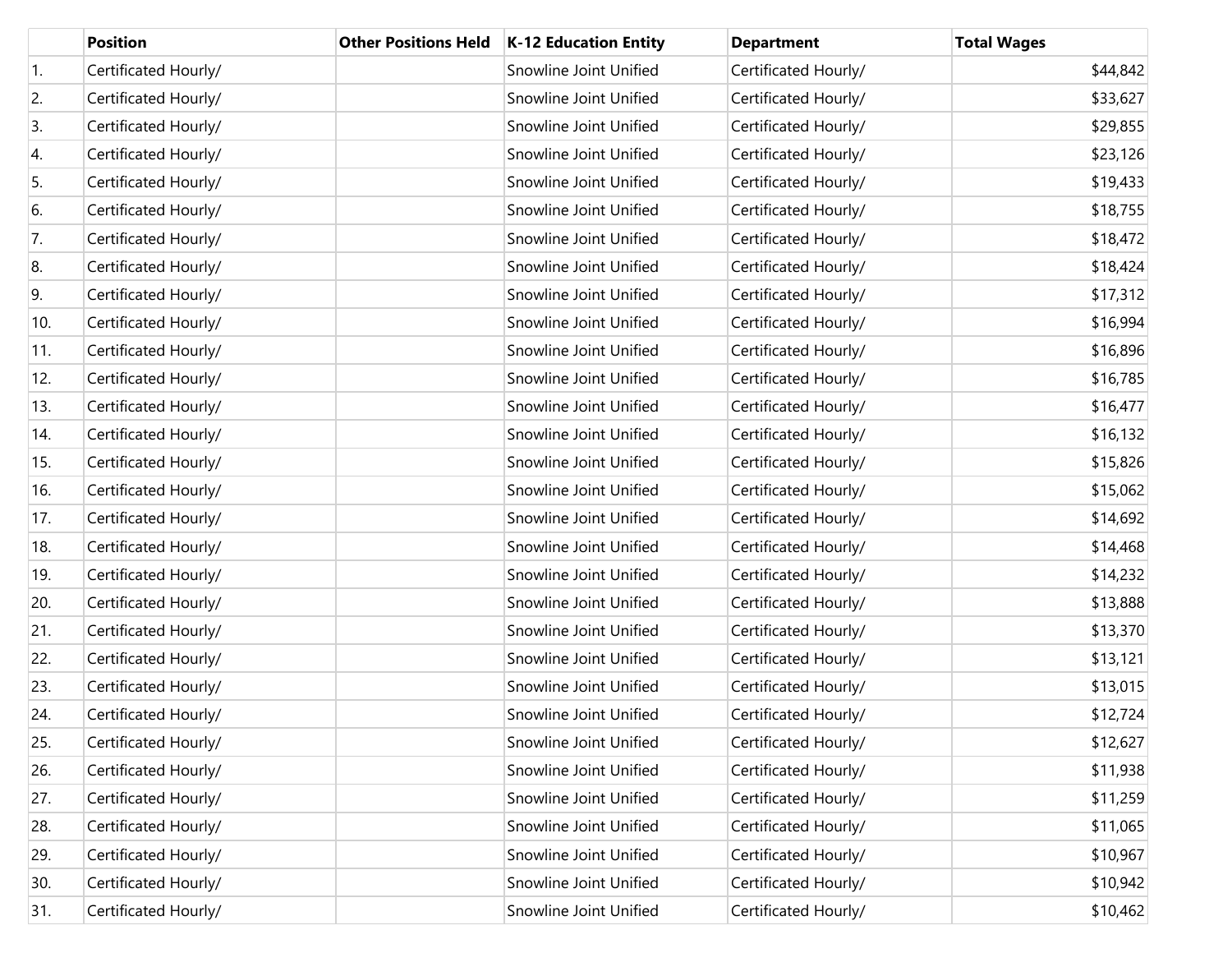| 32. | Certificated Hourly/ | Snowline Joint Unified | Certificated Hourly/ | \$10,252 |
|-----|----------------------|------------------------|----------------------|----------|
| 33. | Certificated Hourly/ | Snowline Joint Unified | Certificated Hourly/ | \$10,236 |
| 34. | Certificated Hourly/ | Snowline Joint Unified | Certificated Hourly/ | \$9,945  |
| 35. | Certificated Hourly/ | Snowline Joint Unified | Certificated Hourly/ | \$9,568  |
| 36. | Certificated Hourly/ | Snowline Joint Unified | Certificated Hourly/ | \$9,472  |
| 37. | Certificated Hourly/ | Snowline Joint Unified | Certificated Hourly/ | \$9,361  |
| 38. | Certificated Hourly/ | Snowline Joint Unified | Certificated Hourly/ | \$9,035  |
| 39. | Certificated Hourly/ | Snowline Joint Unified | Certificated Hourly/ | \$8,572  |
| 40. | Certificated Hourly/ | Snowline Joint Unified | Certificated Hourly/ | \$8,534  |
| 41. | Certificated Hourly/ | Snowline Joint Unified | Certificated Hourly/ | \$8,501  |
| 42. | Certificated Hourly/ | Snowline Joint Unified | Certificated Hourly/ | \$8,378  |
| 43. | Certificated Hourly/ | Snowline Joint Unified | Certificated Hourly/ | \$8,109  |
| 44. | Certificated Hourly/ | Snowline Joint Unified | Certificated Hourly/ | \$7,657  |
| 45. | Certificated Hourly/ | Snowline Joint Unified | Certificated Hourly/ | \$7,630  |
| 46. | Certificated Hourly/ | Snowline Joint Unified | Certificated Hourly/ | \$7,533  |
| 47. | Certificated Hourly/ | Snowline Joint Unified | Certificated Hourly/ | \$7,205  |
| 48. | Certificated Hourly/ | Snowline Joint Unified | Certificated Hourly/ | \$7,182  |
| 49. | Certificated Hourly/ | Snowline Joint Unified | Certificated Hourly/ | \$7,167  |
| 50. | Certificated Hourly/ | Snowline Joint Unified | Certificated Hourly/ | \$7,075  |
| 51. | Certificated Hourly/ | Snowline Joint Unified | Certificated Hourly/ | \$6,680  |
| 52. | Certificated Hourly/ | Snowline Joint Unified | Certificated Hourly/ | \$6,488  |
| 53. | Certificated Hourly/ | Snowline Joint Unified | Certificated Hourly/ | \$6,149  |
| 54. | Certificated Hourly/ | Snowline Joint Unified | Certificated Hourly/ | \$5,960  |
| 55. | Certificated Hourly/ | Snowline Joint Unified | Certificated Hourly/ | \$5,859  |
| 56. | Certificated Hourly/ | Snowline Joint Unified | Certificated Hourly/ | \$5,748  |
| 57. | Certificated Hourly/ | Snowline Joint Unified | Certificated Hourly/ | \$5,611  |
| 58. | Certificated Hourly/ | Snowline Joint Unified | Certificated Hourly/ | \$5,352  |
| 59. | Certificated Hourly/ | Snowline Joint Unified | Certificated Hourly/ | \$5,325  |
| 60. | Certificated Hourly/ | Snowline Joint Unified | Certificated Hourly/ | \$5,315  |
| 61. | Certificated Hourly/ | Snowline Joint Unified | Certificated Hourly/ | \$5,233  |
| 62. | Certificated Hourly/ | Snowline Joint Unified | Certificated Hourly/ | \$5,228  |
| 63. | Certificated Hourly/ | Snowline Joint Unified | Certificated Hourly/ | \$4,889  |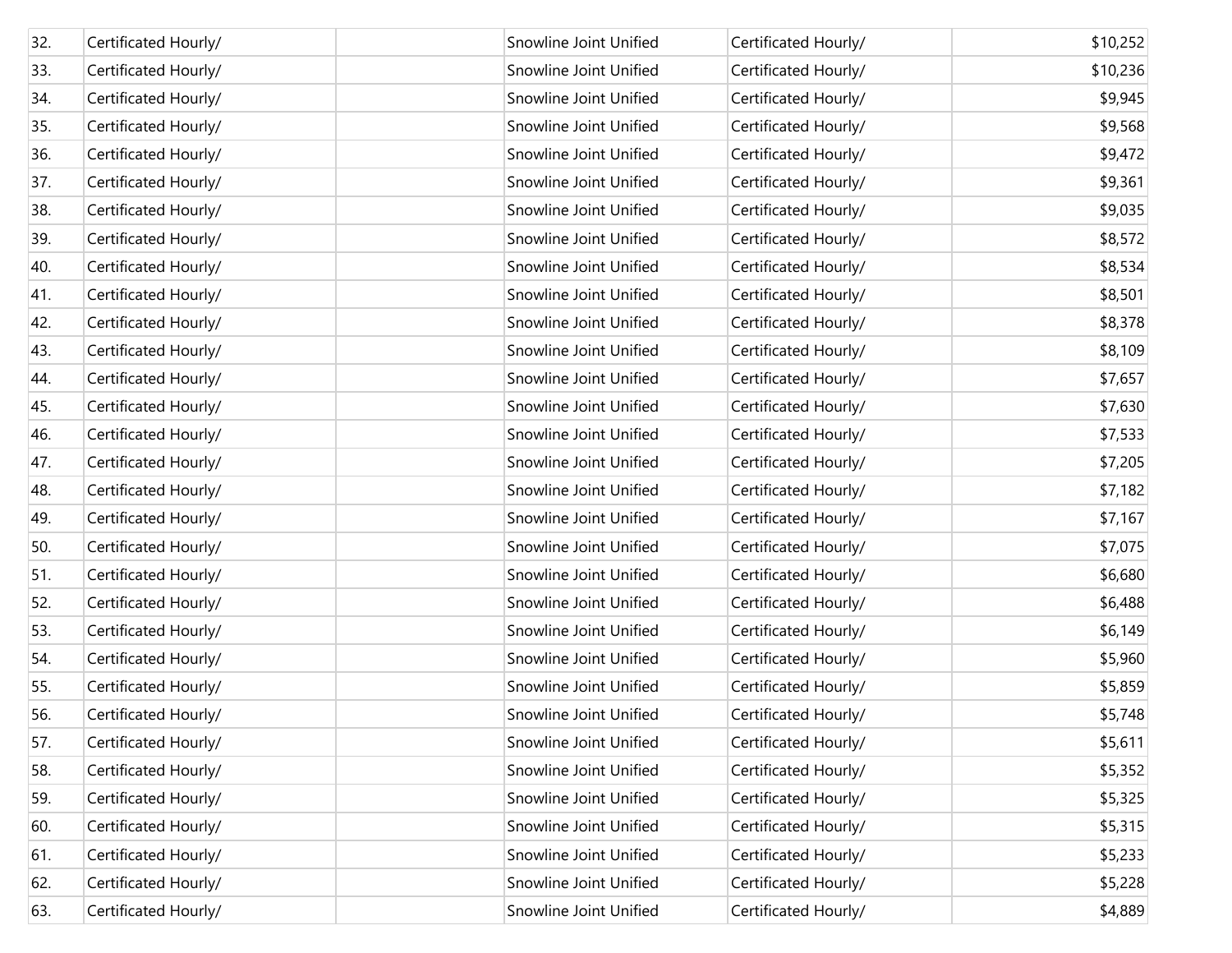| 64. | Certificated Hourly/ | Snowline Joint Unified | Certificated Hourly/ | \$4,712 |
|-----|----------------------|------------------------|----------------------|---------|
| 65. | Certificated Hourly/ | Snowline Joint Unified | Certificated Hourly/ | \$4,572 |
| 66. | Certificated Hourly/ | Snowline Joint Unified | Certificated Hourly/ | \$4,512 |
| 67. | Certificated Hourly/ | Snowline Joint Unified | Certificated Hourly/ | \$4,464 |
| 68. | Certificated Hourly/ | Snowline Joint Unified | Certificated Hourly/ | \$4,400 |
| 69. | Certificated Hourly/ | Snowline Joint Unified | Certificated Hourly/ | \$4,155 |
| 70. | Certificated Hourly/ | Snowline Joint Unified | Certificated Hourly/ | \$4,012 |
| 71. | Certificated Hourly/ | Snowline Joint Unified | Certificated Hourly/ | \$3,958 |
| 72. | Certificated Hourly/ | Snowline Joint Unified | Certificated Hourly/ | \$3,888 |
| 73. | Certificated Hourly/ | Snowline Joint Unified | Certificated Hourly/ | \$3,810 |
| 74. | Certificated Hourly/ | Snowline Joint Unified | Certificated Hourly/ | \$3,785 |
| 75. | Certificated Hourly/ | Snowline Joint Unified | Certificated Hourly/ | \$3,783 |
| 76. | Certificated Hourly/ | Snowline Joint Unified | Certificated Hourly/ | \$3,769 |
| 77. | Certificated Hourly/ | Snowline Joint Unified | Certificated Hourly/ | \$3,710 |
| 78. | Certificated Hourly/ | Snowline Joint Unified | Certificated Hourly/ | \$3,554 |
| 79. | Certificated Hourly/ | Snowline Joint Unified | Certificated Hourly/ | \$3,450 |
| 80. | Certificated Hourly/ | Snowline Joint Unified | Certificated Hourly/ | \$3,425 |
| 81. | Certificated Hourly/ | Snowline Joint Unified | Certificated Hourly/ | \$3,397 |
| 82. | Certificated Hourly/ | Snowline Joint Unified | Certificated Hourly/ | \$3,290 |
| 83. | Certificated Hourly/ | Snowline Joint Unified | Certificated Hourly/ | \$2,892 |
| 84. | Certificated Hourly/ | Snowline Joint Unified | Certificated Hourly/ | \$2,743 |
| 85. | Certificated Hourly/ | Snowline Joint Unified | Certificated Hourly/ | \$2,741 |
| 86. | Certificated Hourly/ | Snowline Joint Unified | Certificated Hourly/ | \$2,735 |
| 87. | Certificated Hourly/ | Snowline Joint Unified | Certificated Hourly/ | \$2,612 |
| 88. | Certificated Hourly/ | Snowline Joint Unified | Certificated Hourly/ | \$2,476 |
| 89. | Certificated Hourly/ | Snowline Joint Unified | Certificated Hourly/ | \$2,423 |
| 90. | Certificated Hourly/ | Snowline Joint Unified | Certificated Hourly/ | \$2,380 |
| 91. | Certificated Hourly/ | Snowline Joint Unified | Certificated Hourly/ | \$2,310 |
| 92. | Certificated Hourly/ | Snowline Joint Unified | Certificated Hourly/ | \$2,104 |
| 93. | Certificated Hourly/ | Snowline Joint Unified | Certificated Hourly/ | \$2,041 |
| 94. | Certificated Hourly/ | Snowline Joint Unified | Certificated Hourly/ | \$1,965 |
| 95. | Certificated Hourly/ | Snowline Joint Unified | Certificated Hourly/ | \$1,890 |